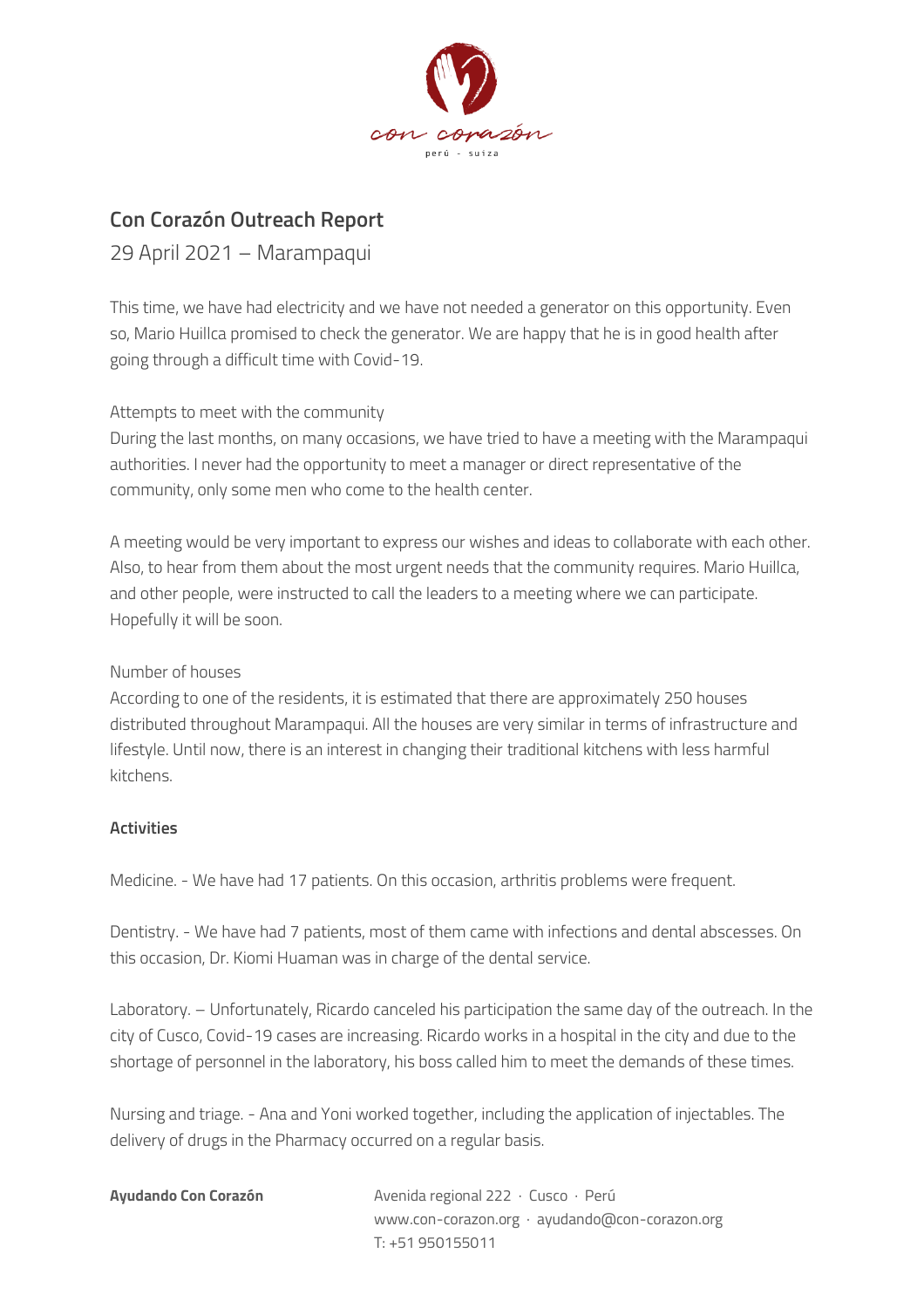

**Photo Gallery**



Dental unit:

One of the challenges in this outreach was that the dental unit is not working. We try to fix the problem, but only temporarily. Later, we found that there were even more problems. We brought it to the city of Cusco to be seen by a specialist. This unit is important for dental fillings. Benjamin trying to improve the quality of his family's nutrition:



Benjamin tells us that his oldest son, Marc, has anemia. We also noticed that his oral health condition is very bad, presenting multiple serious cavities. Dr. Davis finds that Marc also has parasites in his stomach. After giving the corresponding treatment, we instruct the family about balanced nutrition. It is recommended to eat the vegetables from the small greenhouse that they grow and suggested him to have a greater variety of vegetables in it. Meals should also be accompanying with proteins such as alpaca meat, we suggested.

**Ayudando Con Corazón** Avenida regional 222 · Cusco · Perú www.con-corazon.org · ayudando@con-corazon.org T: +51 950155011